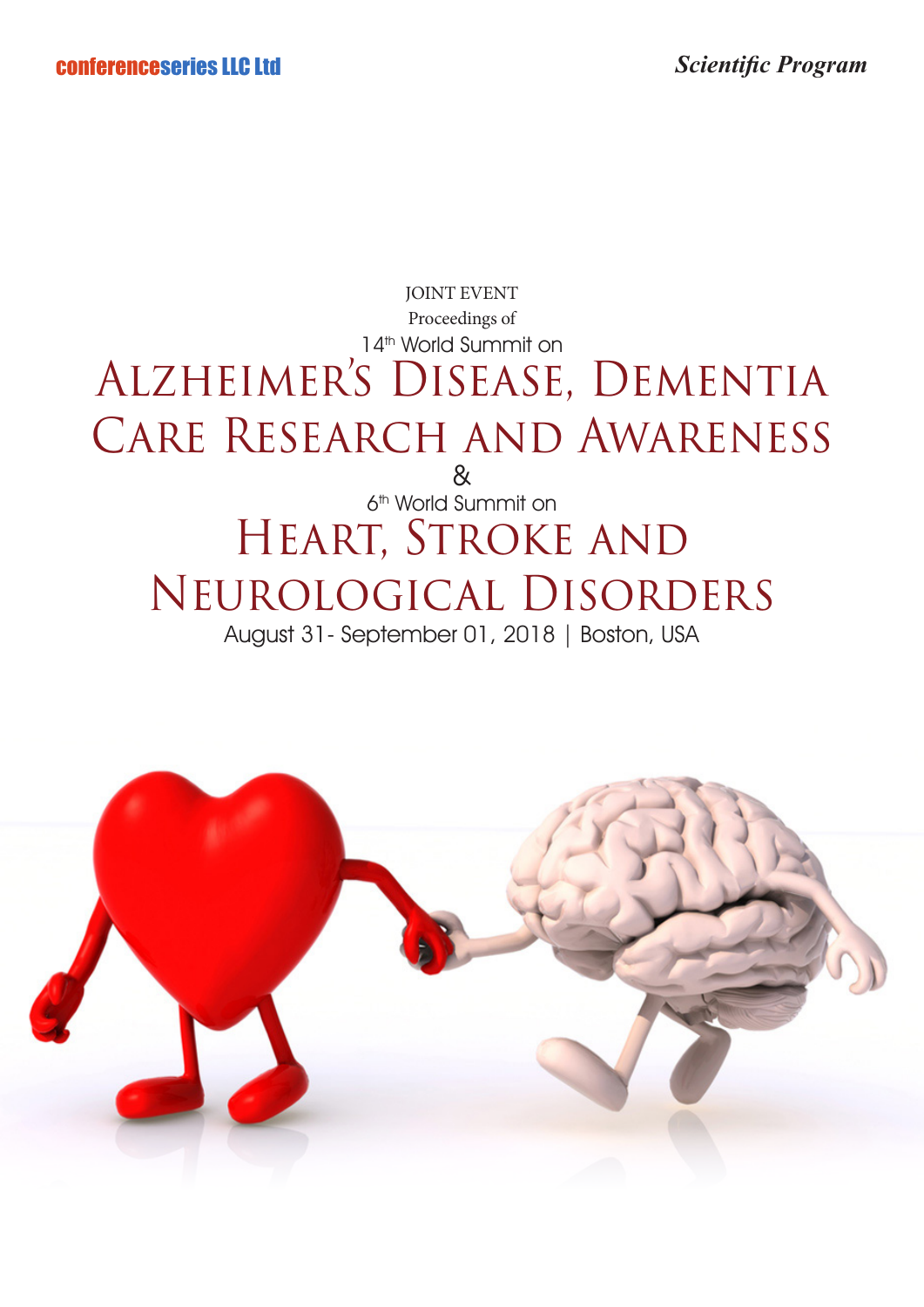## **Day 1 August 31, 2018**

## **Conference Hall: University Room C**

| 08:30-09:00 Registrations                                                                                             |                                                                                                                                                         |  |
|-----------------------------------------------------------------------------------------------------------------------|---------------------------------------------------------------------------------------------------------------------------------------------------------|--|
| 09:00-09:15 Opening Ceremony & Introduction                                                                           |                                                                                                                                                         |  |
|                                                                                                                       | <b>Keynote Forum</b>                                                                                                                                    |  |
|                                                                                                                       | 09:15-09:55 Title: Monitoring amyloid beta oligomers in blood for your brain health<br>Seong Soo Alexander An, Gachon Gil Hospital, Republic of Korea   |  |
|                                                                                                                       | 09:55-10:35 Title: Prevention and treatment of Alzheimer's disease and other neurodegenerative                                                          |  |
|                                                                                                                       | disorders by inhibition of protein misfolding and aggregation                                                                                           |  |
|                                                                                                                       | Martin Tolar, Alzheon Inc., USA<br><b>Panel Discussion</b>                                                                                              |  |
|                                                                                                                       | Networking & Refreshment Break 10:35-10:50 @ Foyer                                                                                                      |  |
|                                                                                                                       | 10:50-11:30 Title: The enigma of Eroom's law and the Wall Street math stifling Alzheimer's drug                                                         |  |
|                                                                                                                       | discovery                                                                                                                                               |  |
|                                                                                                                       | Max Tokarsky, InvestAcure, USA<br>11:30-12:10 Title: The investigation of preferred learning styles of persons living with dementia                     |  |
|                                                                                                                       | Debra Stewart, Ashford University, USA                                                                                                                  |  |
|                                                                                                                       | 12:10-12:50 Title: Clinically useful deep learning models for risk stratification<br>Collin Melveton Stultz, Massachusetts Institute of Technology, USA |  |
|                                                                                                                       | Lunch Break 12:50-13:50 @ Foyer                                                                                                                         |  |
|                                                                                                                       | 13:50-14:30 Title: Generating wide-ranging scalable therapeutic outcomes across healthcare settings                                                     |  |
|                                                                                                                       | Robin Lombardo, Music and Memory, USA                                                                                                                   |  |
|                                                                                                                       | Panel Discussion & Group Photo 14:30-14:45                                                                                                              |  |
| Sessions: Stroke, Epidemiology, Management and Prevention   Alzheimer's Disease Pathogenesis and<br><b>Mechanisms</b> |                                                                                                                                                         |  |
|                                                                                                                       |                                                                                                                                                         |  |
|                                                                                                                       | Session Chair: Robin Lombardo, Music and Memory, USA                                                                                                    |  |
|                                                                                                                       | Session Chair: Esameldin Gaber Saleh Elsayed, Monofyia University, Egypt                                                                                |  |
|                                                                                                                       | <b>Session Introduction</b>                                                                                                                             |  |
|                                                                                                                       | Title: Legal and financial issues for dementia patients                                                                                                 |  |
| 14:45-15:10                                                                                                           | Sushma Chawla, Hope Ek A.S.H.A, India                                                                                                                   |  |
|                                                                                                                       | Title: NeuroInterventional stroke management: Current status and future prospects                                                                       |  |
| 15:10-15:35                                                                                                           | Francesco Massari, University of Massachusetts Medical School, USA                                                                                      |  |
|                                                                                                                       | Title: Role of vitamin D and nutritional supplementation in cognitive performance in<br>senile dementia                                                 |  |
| 15:35-16:00                                                                                                           | <b>Sunita Tiwari, King Georg's Medical University, India</b>                                                                                            |  |
|                                                                                                                       | <b>Panel Discussion</b>                                                                                                                                 |  |
|                                                                                                                       | Networking & Refreshment Break 16:00-16:15 @ Foyer                                                                                                      |  |
| $16:15 - 16:40$                                                                                                       | Title: Do older adults obesity and overweight prevent dementia risk? - A new<br>population-based cohort study from China                                |  |
|                                                                                                                       | <b>Isaac Daanat, Health and Wellbeing University of Wolverhampton, UK</b>                                                                               |  |
| 16:40-17:05                                                                                                           | Title: Effect of nutritional intervention on cognitive performance in subjects of cognitive<br>impairment                                               |  |
|                                                                                                                       | <b>Neema Tiwari, King Georg's Medical University, India</b>                                                                                             |  |